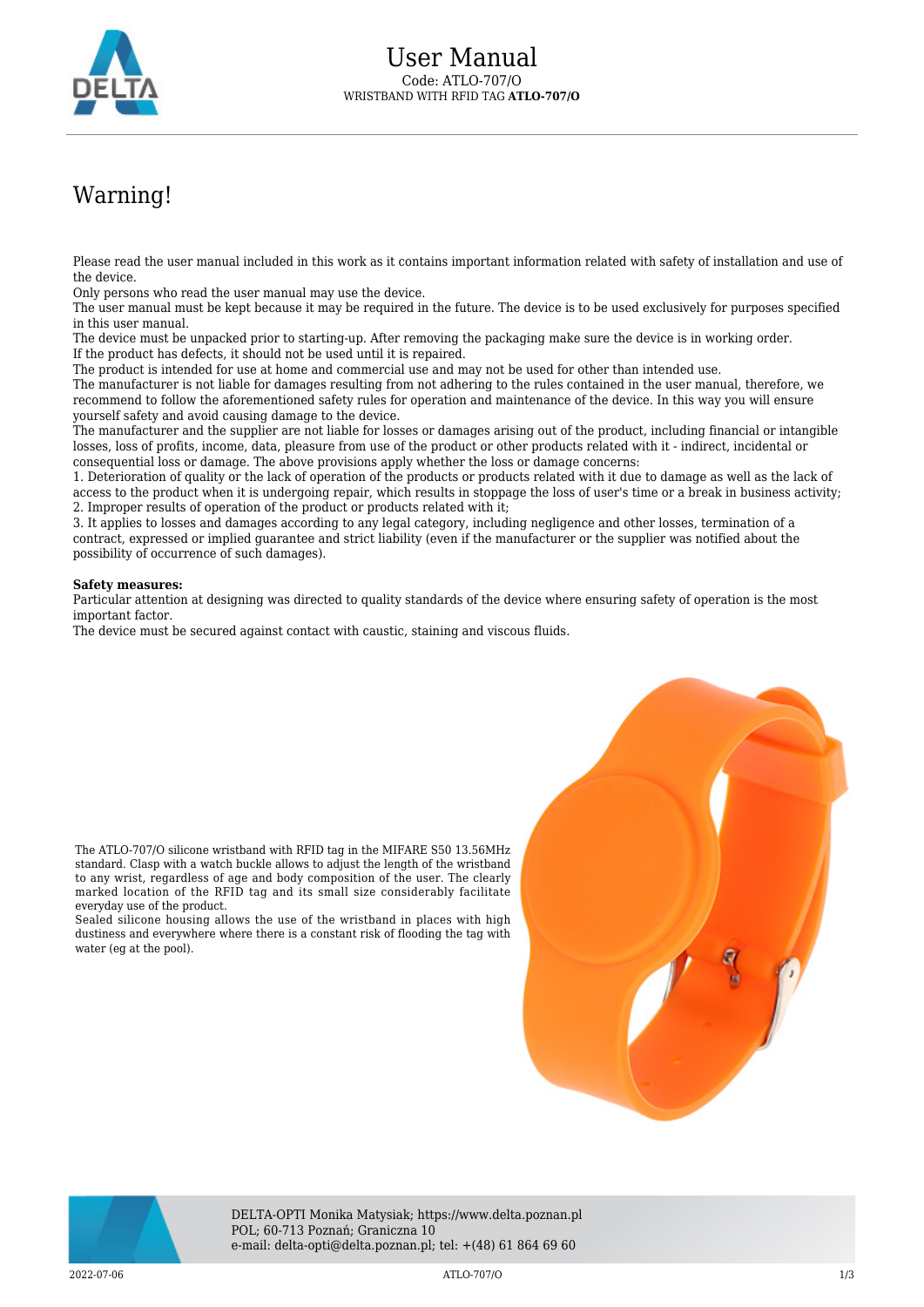

## User Manual Code: ATLO-707/O WRISTBAND WITH RFID TAG **ATLO-707/O**

| Standard:                                          | MIFARE S50 13.56 MHz  |
|----------------------------------------------------|-----------------------|
| Compatibility:                                     | <b>ISO/IEC 14443A</b> |
| Possibility of programming the serial number (ID): | -                     |
| Ability to write to internal memory:               | 1 kB                  |
| Serial Number overprint:                           |                       |
| Color:                                             | Orange                |
| Band adjustment range:                             | Ø 40 mm  65 mm        |
| Weight:                                            | $0.018$ kg            |
| Dimensions:                                        | 245 x 35 x 5 mm       |
| Manufacturer / Brand:                              | <b>ATLO</b>           |
| Guarantee:                                         | 2 years               |





2022-07-06 ATLO-707/O 2/3